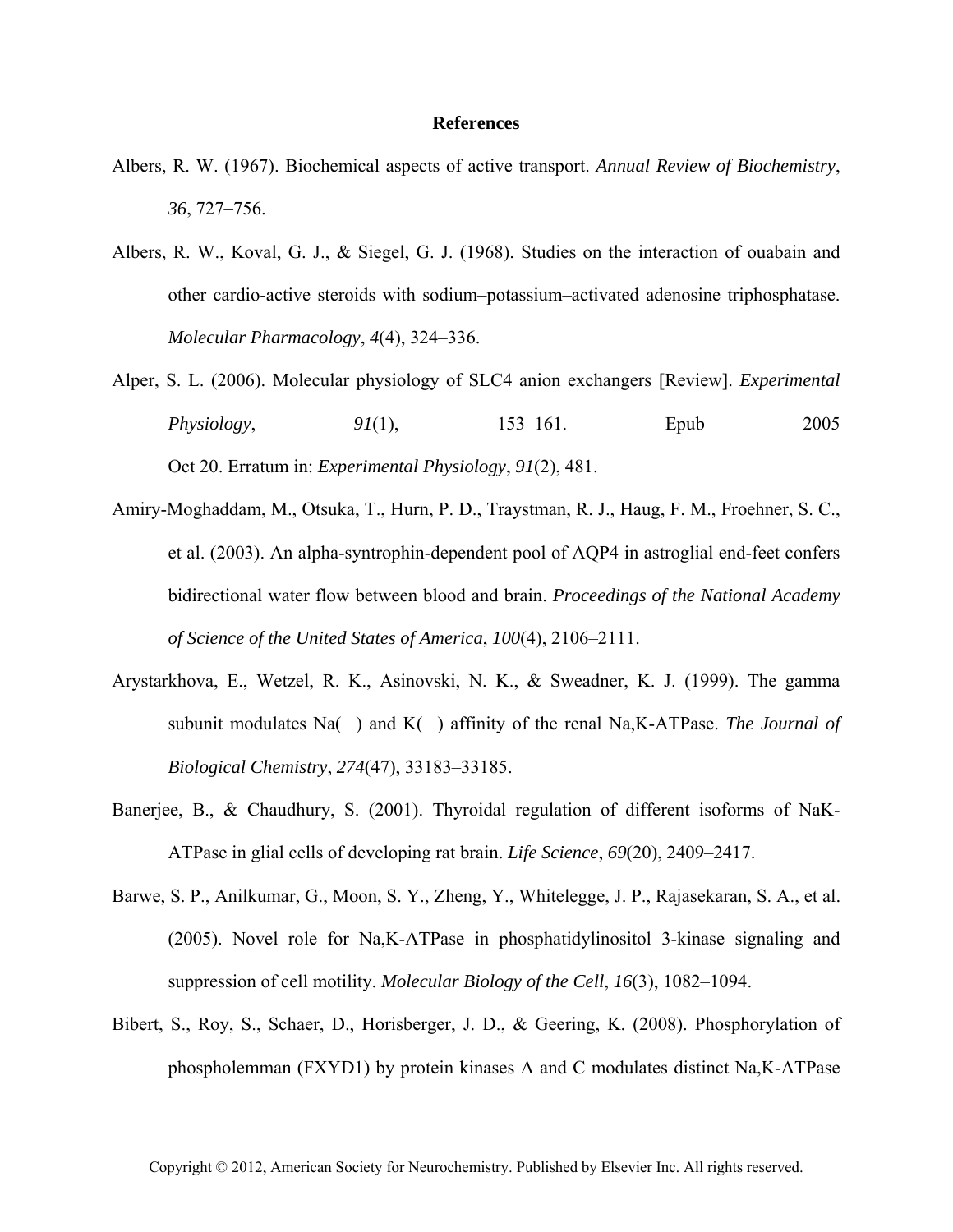isozymes. *Journal of Biological Chemistry*, *283*(1), 476–486.

- Blot, A., Billups, D., Bjørkmo, M., Quazi, A. Z., Uwechue, N. M., Chaudhry, F. A., et al. (2009). Functional expression of two system A glutamine transporter isoforms in rat auditory brainstem neurons. *Neuroscience*, *164*(3), 998–1008.
- Brashear, A., Dobyns, W. B., de Carvalho Aguiar, P., Borg, M., Frijns, C. J., Gollamudi, S., et al. (2007). The phenotypic spectrum of rapid-onset dystonia-parkinsonism (RDP) and mutations in the ATP1A3 gene. *Brain*, *130*(Pt 3), 828–835.
- Bröer, S. (2008). Amino acid transport across mammalian intestinal and renal epithelia [Review]. *Physiological Reviews*, *88*(1), 249–286.
- Brunk, I., Blex, C., Speidel, D., Brose, N., & Ahnert-Hilger, G. (2009). Ca<sup>2</sup>-dependent activator proteins of secretion promote vesicular monoamine uptake. *The Journal of Biological Chemistry*, *284*(2), 1050–1056. PubMed PMID: 19008227.
- Bublitz, M., Poulsen, H., Morth, J. P., & Nissen, P. (2010). In and out of the cation pumps: P– Type ATPase structure revisited. *Current Opinion in Structural Biology*, *20*(4), 431-399*.*
- Cai, H., Wu, L., Qu, W., Malhotra, D., Xie, Z., Shapiro, J. I., et al. (2008). Regulation of apical NHE3 trafficking by ouabain-induced activation of the basolateral Na -K -ATPase receptor complex. *American Journal of Physiology – Cell Physiology*, *294*(2), C555–C563.
- Cai, T., Wang, H., Chen, Y., Liu, L., Gunning, W. T., Quintas, L. E., et al. (2008). Regulation of caveolin-1 membrane trafficking by the Na/K-ATPase. *The Journal of Cell Biology*, *182*(6), 1153–1169.
- Chauhan, N. B., Lee, J. M., & Siegel, G. J. (1997). Na,K-ATPase mRNA levels and plaque load in Alzheimer's disease. *Journal of Molecular Neuroscience*, *9*(3), 151–166.

Chen, Y., Cai, T., Yang, C., Turner, D. A., Giovannucci, D. R., & Xie, Z. (2008). Regulation of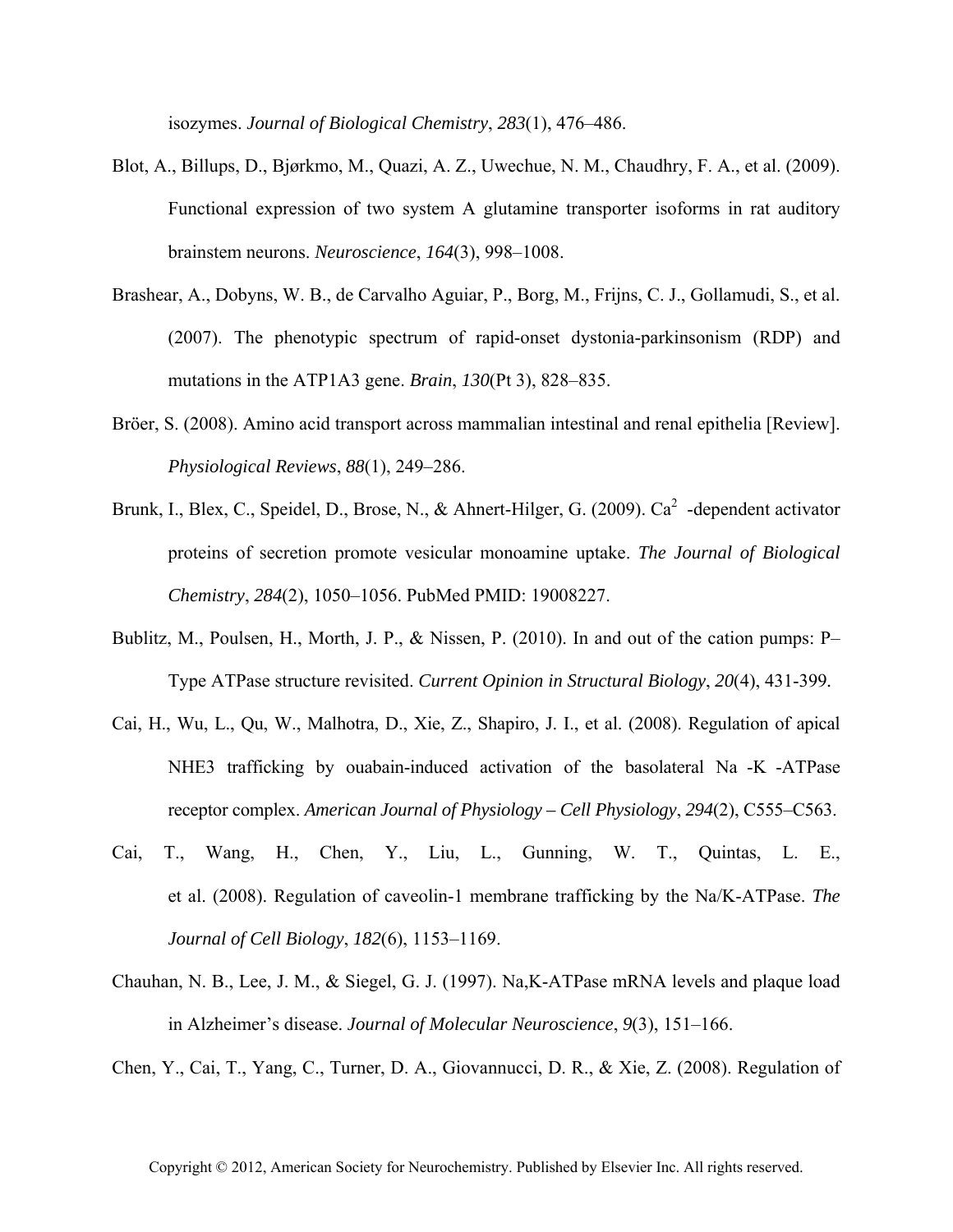inositol 1,4,5-trisphosphate receptor-mediated calcium release by the Na/K-ATPase in cultured renal epithelial cells. *The Journal of Biological Chemistry*, *283*(2), 1128–1136.

- de Vries, B., Frants, R. R., Ferrari, M. D., & van den Maagdenberg, A. M. (2009). Molecular genetics of migraine [Review]. *Human Genetics*, *126*(1), 115–132.
- Di Leva, F., Domi, T., Fedrizzi, L., Lim, D., & Carafoli, E. (2008). The plasma membrane  $Ca^2$ ATPase of animal cells: Structure, function and regulation [Review]. *Archives of Biochemistry and Biophysics*, *476*(1), 65–74.
- Doné, S. C., Leibiger, I. B., Efendiev, R., Katz, A. I., Leibiger, B., Berggren, P. O., et al. (2002). Tyrosine 537 within the Na, K-ATPase alpha subunit is essential for AP-2 binding and clathrin-dependent endocytosis. *Journal of Biological Chemistry*, *277*(19), 17108–17111.
- Doshi, R., Woebking, B., & van Veen, H. W. (2010). Dissection of the conformational cycle of the multidrug/lipidA ABC exporter MsbA. *Proteins*, *78*(14), 2867–2872.
- Eiden, L. E., Schäfer, M. K., Weihe, E., & Schütz, B. (2004). The vesicular amine transporter family (SLC18): Amine/proton antiporters required for vesicular accumulation and regulated exocytotic secretion of monoamines and acetylcholine [Review]. *Pflugers Archiv*, *447*(5), 636–640.
- Eriksen, J., Jørgensen, T. N., & Gether, U. (2010). Regulation of dopamine transporter function by protein–protein interactions: New discoveries and methodological challenges [Review]. *Journal of Neurochemistry*, *113*(1), 27–41.
- Ernst, S. A., Palacios, J. R., 2nd, & Siegel, G. J. (1986). Immunocytochemical localization of Na,K-ATPase catalytic polypeptide in mouse choroid plexus. *Journal of Histochemistry and Cytochemistry*, *34*(2), 189–195.

Ferguson, S. M., Savchenko, V., Apparsundaram, S., Zwick, M., Wright, J., Heilman, C. J., et al.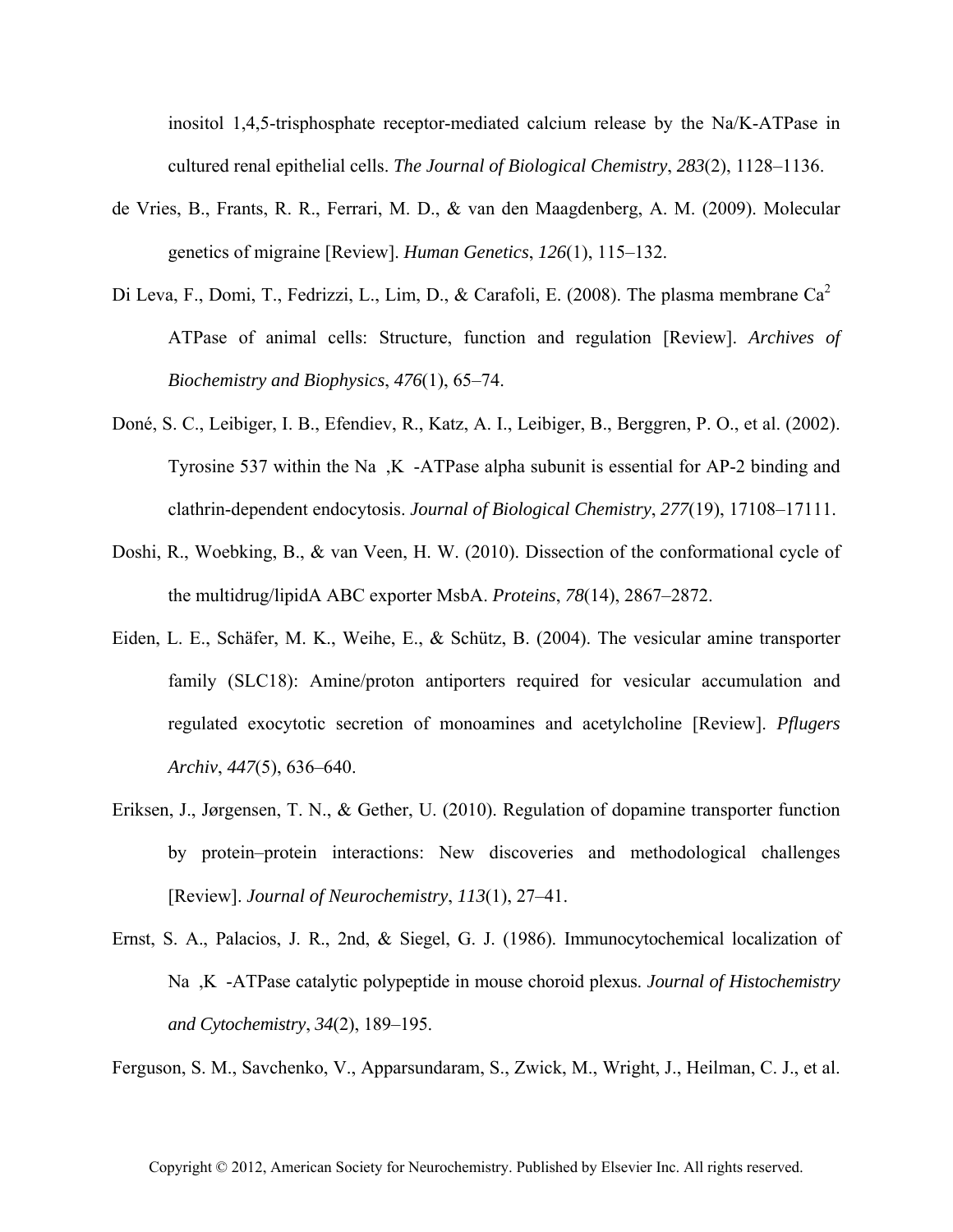(2003). Vesicular localization and activity-dependent trafficking of presynaptic choline transporters. *Journal of Neuroscience*, *23*(30), 9697–9709.

- Guillot, T. S., & Miller, G. W. (2009). Protective actions of the vesicular monoamine transporter 2 (VMAT2) in monoaminergic neurons [Review]. *Molecular Neurobiology*, *39*(2), 149– 170.
- Gunnarson, E., Zelenina, M., Axehult, G., Song, Y., Bondar, A., Krieger, P., et al. (2008). Identification of a molecular target for glutamate regulation of astrocyte water permeability. *Glia*, *56*(6), 587–596.
- Hazelwood, L. A., Free, R. B., Cabrera, D. M., Skinbjerg, M., & Sibley, D. R. (2008). Reciprocal modulation of function between the D1 and D2 dopamine receptors and the Na,K-ATPase. *The Journal of Biological Chemistry*, *283*(52), 36441–36453. Epub 2008 Nov 4.
- Hibino, H., Inanobe, A., Furutani, K., Murakami, S., Findlay, I., & Kurachi, Y. (2010). Inwardly rectifying potassium channels: Their structure, function, and physiological roles [Review]. *Physiological Reviews*, *90*(1), 291–366.
- Hilgenberg, L. G., Su, H., Gu, H., O'Dowd, D. K., & Smith, M. A. (2006). Alpha3Na/K- ATPase is a neuronal receptor for agrin. *Cell*, *125*(2), 359–369.
- Ho, J. D., Yeh, R., Sandstrom, A., Chorny, I., Harries, W. E., Robbins, R. A., et al. (2009). Crystal structure of human aquaporin 4 at 1.8 A and its mechanism of conductance. *Proceedings of the National Academy of Sciences of the United States of America*, *106*(18), 7437–7442.
- Illarionova, N. B., Gunnarson, E., Li, Y., Brismar, H., Bondar, A., Zelenin, S., et al. (2010). Functional and molecular interactions between aquaporins and Na,K-ATPase.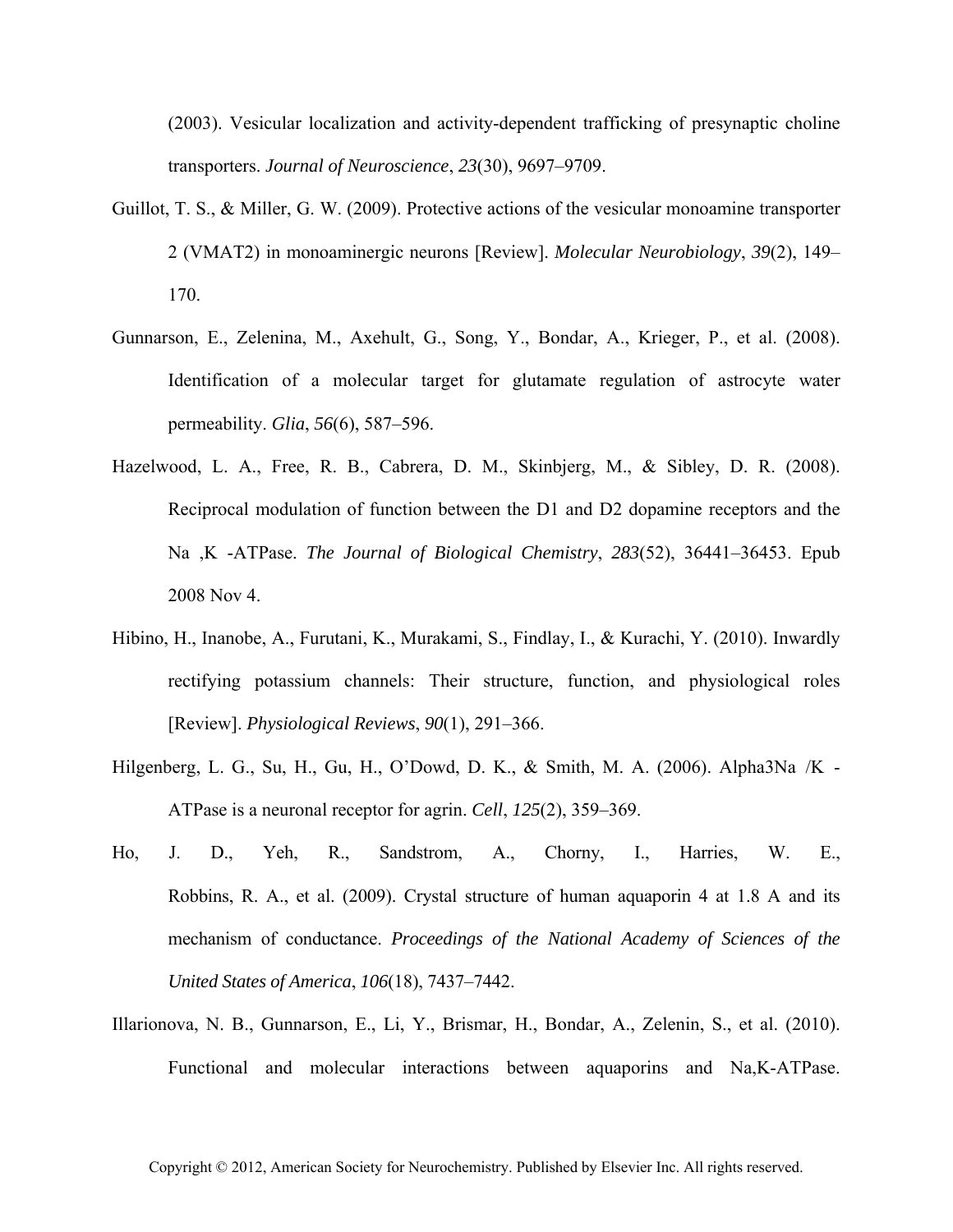*Neuroscience*, *168*(4), 915–925.

- Jiang, J., & Amara, S. G. (2010). New views of glutamate transporter structure and function: Advances and challenges. *Neuropharmacology*, *60*(1), 172-181.
- Jones, P. M., & George, A. M. (2004). The ABC transporter structure and mechanism: Perspectives on recent research [Review]. *Cellular and Molecular Life Sciences*, *61*(6), 682–699.
- Juhaszova, M., & Blaustein, M. P. (1997). Na pump low and high ouabain affinity alpha subunit isoforms are differently distributed in cells. *Proceedings of the National Academy of Sciences of the United States of America*, *94*(5), 1800–1805.
- Khundmiri, S. J., Ameen, M., Delamere, N. A., & Lederer, E. D. (2008). PTH-mediated regulation of Na,K-ATPase requires Src kinase-dependent ERK phosphorylation. *Americal Journal of Physiology – Renal Physiology*, *295*(2), F426–37.
- Kim, M., Jung, J., Park, C. S., & Lee, K. (2002). Identification of the cofilin-binding sites in the large cytoplasmic domain of Na,K-ATPase. *Biochimie*, *84*(10), 1021–1029.
- Kim, W. S., Weickert, C. S., & Garner, B. (2008). Role of ATP-binding cassette transporters in brain lipid transport and neurological disease [Review]. *Journal of Neurochemistry*, *104*(5), 1145–1166.
- Kimura, T., Allen, P. B., Nairn, A. C., & Caplan, M. J. (2007). Arrestins and spinophilin competitively regulate Na,K-ATPase trafficking through association with a large cytoplasmic loop of the Na,K-ATPase. *Molecular Biology of the Cell*, *18*(11), 4508– 4518.
- Knapp, P. E., Itkis, O. S., & Mata, M. (2000). Neuronal interaction determines the expression of the alpha-2 isoform of Na,K-ATPase in oligodendrocytes. *Brain Research.*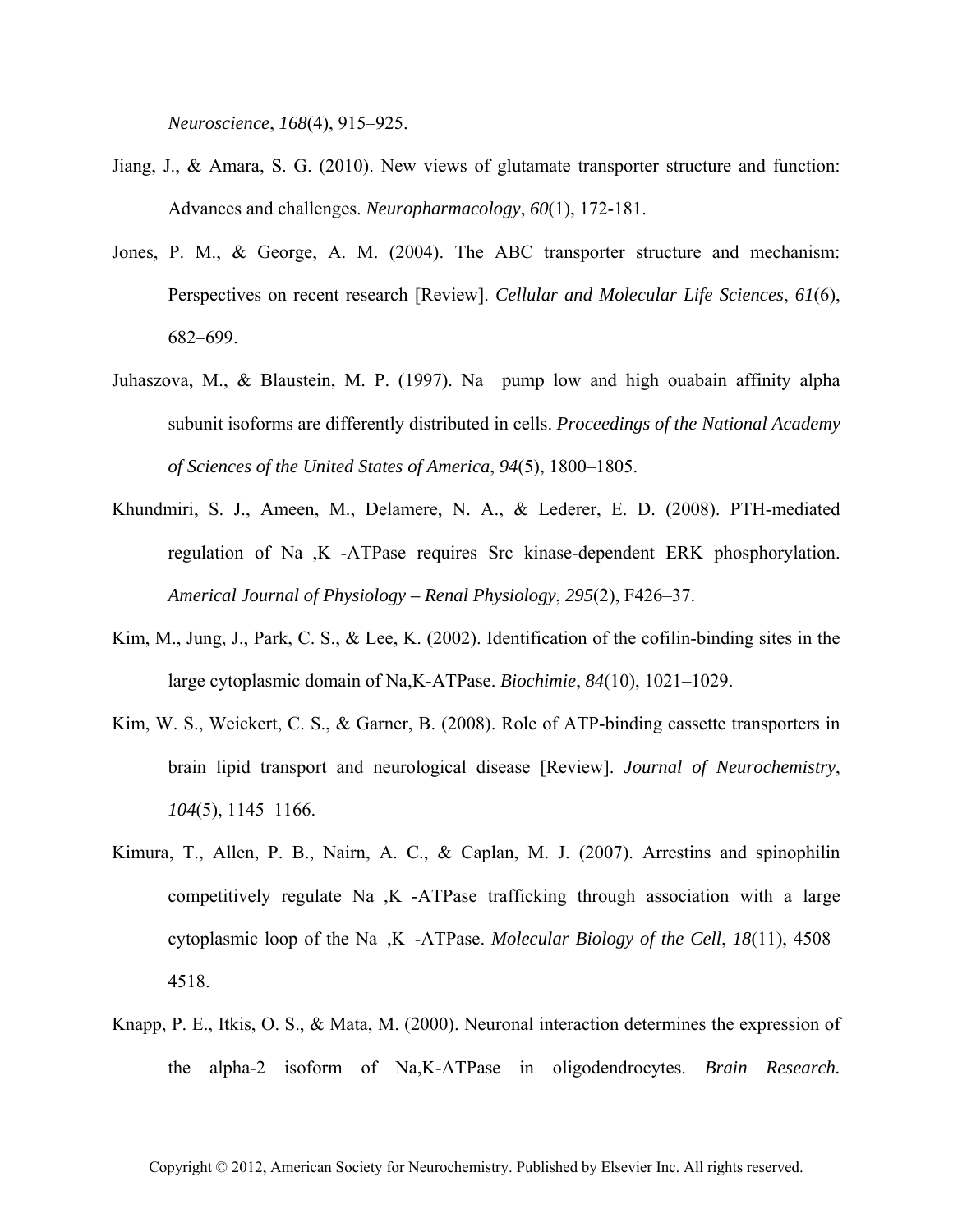*Developmental Brain Research*, *125*(1–2), 89–97. PubMed PMID: 11154765.

- Kraemer, D. M., Strizek, B., Meyer, H. E., Marcus, K., & Drenckhahn, D. (2003). Kidney Na,K()-ATPase is associated with moesin. *European Journal of Cell Biology*, *82*(2), 87–92.
- Lecuona, E., Luquín, S., Avila, J., García-Segura, L. M., & Martín-Vasallo, P. (1996). Expression of the beta 1 and beta 2(AMOG) subunits of the Na,K-ATPase in neural tissues: Cellular and developmental distribution patterns. *Brain Research Bulletin*, *40*(3), 167–174.
- Lehre, K. P., & Danbolt, N. C. (1998). The number of glutamate transporter subtype molecules at glutamatergic synapses: Chemical and stereological quantification in young adult rat brain. *Journal of Neuroscience*, *18*(21), 8751–8757.
- Li, Z., & Xie, Z. (2009). The Na/K-ATPase/Src complex and cardiotonic steroid-activated protein kinase cascades [Review]. *Pflugers Archiv*, *457*(3), 635–644.
- Lingrel, J. B. (2010). The physiological significance of the cardiotonic steroid/ouabain-binding site of the Na,K-ATPase [Review]. *Annual Review of Physiology*, *72*, 395–412.
- Liu, X., Spicarová, Z., Rydholm, S., Li, J., Brismar, H., Aperia, A. (2008). Ankyrin B modulates the function of Na,K-ATPase/inositol 1,4,5-trisphosphate receptor signaling microdomain. *The Journal of Biological Chemistry*, *283*(17), 11461–11468.
- Lutsenko, S., Barnes, N. L., Bartee, M. Y., & Dmitriev, O. Y. (2007). Function and regulation of human copper-transporting ATPases [Review]. *Physiological Reviews*, *87*(3), 1011– 1046.
- Masaki, H., Wakayama, Y., Hara, H., Jimi, T., Unaki, A., Iijima, S., et al. (2010). Immunocytochemical studies of aquaporin 4, Kir4.1, and alpha1-syntrophin in the astrocyte endfeet of mouse brain capillaries. *Acta Histochemica et Cytochemica*, *43*(4),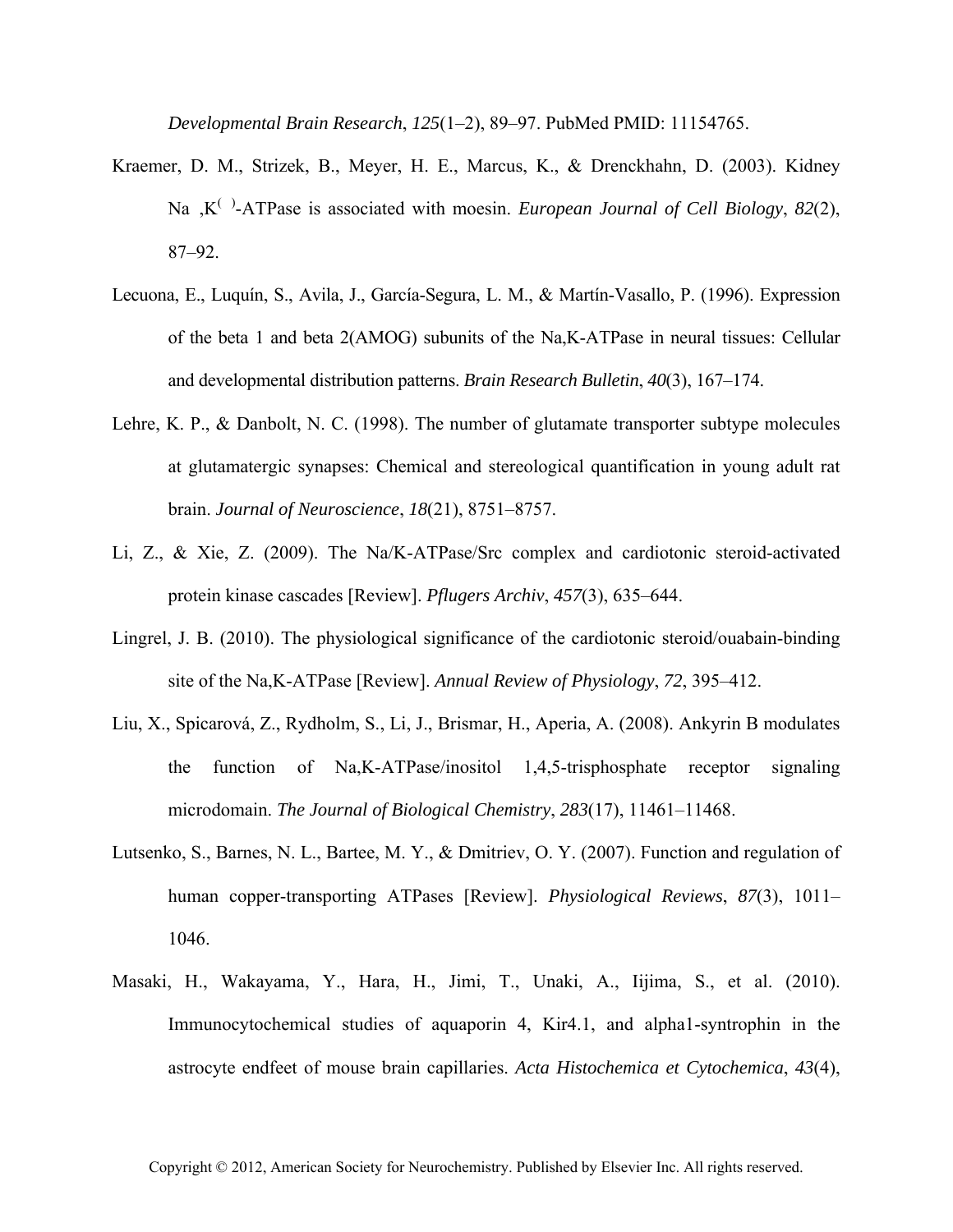99–105.

- Morel, N. (2003). Neurotransmitter release: The dark side of the vacuolar HATPase [Review]. *Biology of the Cell*, *95*(7), 453–457.
- Munzer, J. S., Daly, S. E., Jewell-Motz, E. A., Lingrel, J. B., & Blostein, R. (1994). Tissue- and isoform-specific kinetic behavior of the Na,K-ATPase. *The Journal of Biological Chemistry*, *269*(24), 16668–16676.
- Nicchia, G. P., Rossi, A., Mola, M. G., Pisani, F., Stigliano, C., Basco, D., et al. (2010). Higher order structure of aquaporin-4. *Neuroscience*, *168*(4), 903–914.
- Pascua, J. M., Wang, D., Lecumberri, B., et al., (2004). GLUT1defciency and other glucose transporter diseases. *Eur. J. Endocrin*, 150: 627–633.
- Peng, L., Martin-Vasallo, P., & Sweadner, K. J. (1997). Isoforms of Na,K-ATPase alpha and beta subunits in the rat cerebellum and in granule cell cultures. *Journal of Neuroscience*, *17*(10), 3488–3502.
- Potaman, V. N., Ussery, D. W., & Sinden, R. R. (1996). Formation of a combined H-DNA/open TATA box structure in the promoter sequence of the human Na,K-ATPase alpha2 gene. *Journal of Biological Chemistry*, *271*(23), 13441–13447.
- Rajasekaran, S. A., & Rajasekaran, A. K. (2009). Na,K-ATPase and epithelial tight junctions [Review]. *Frontiers Bioscience*, *14*, 2130–2148.
- Rose, E. M., Koo, J. C., Antflick, J. E., Ahmed, S. M., Angers, S., & Hampson, R. (2009). Glutamate transporter coupling to Na,K-ATPase. *Journal of Neuroscience*, *29*(25), 8143– 8155.
- Sanchez, G., Nguyen, A. N., Timmerberg, B., Tash, J. S., & Blanco, G. (2006). The Na,K– ATPase alpha4 isoform from humans has distinct enzymatic properties and is important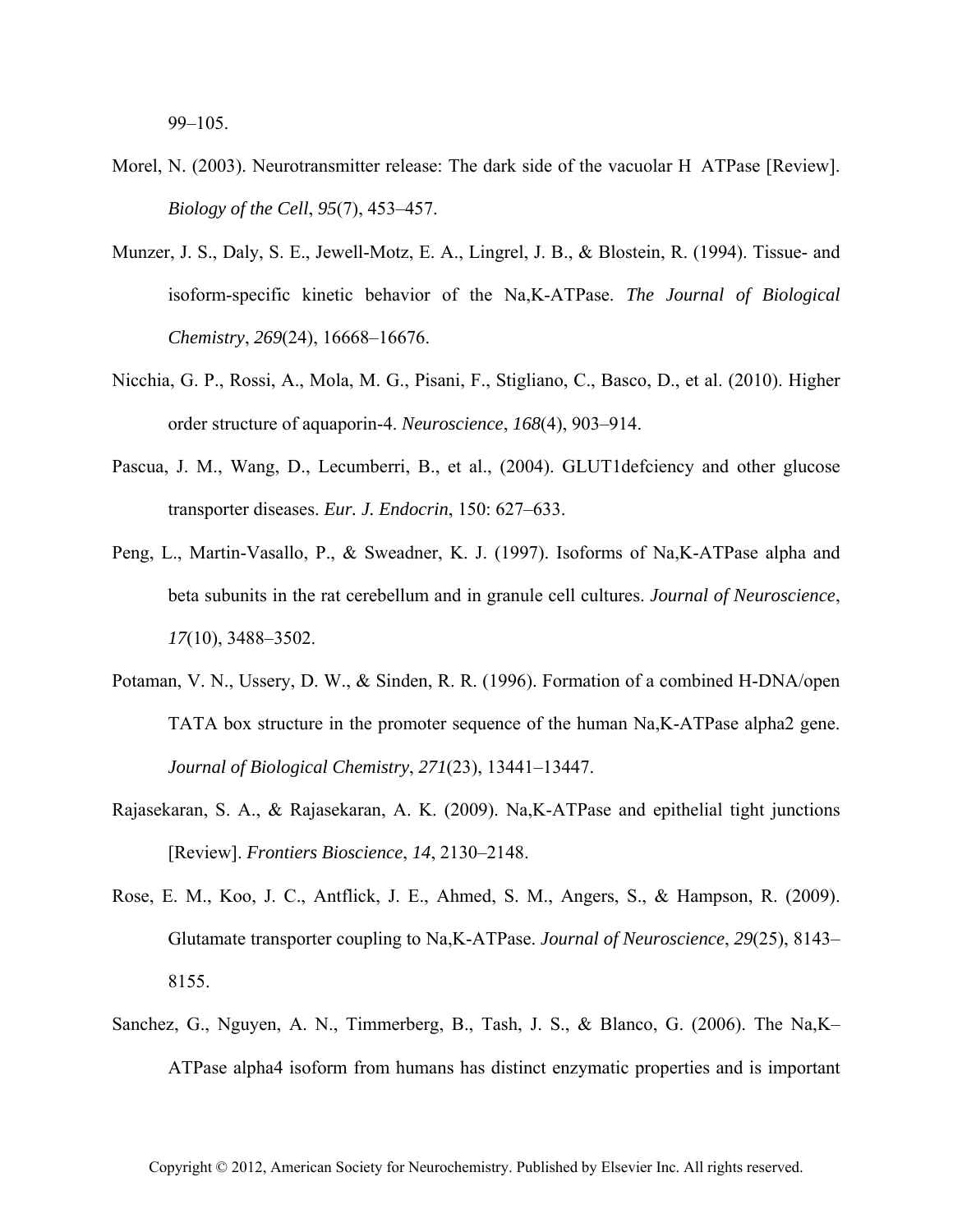for sperm motility. *Molecular Human Reproduction*, *12*(9), 565–576.

- Siegel, G. J., & Josephson, L. (1972). Ouabain reaction with microsomal (sodium-pluspotassium)–activated adenosine triphosphatase. Characteristics of substrate and ion dependencies. *European Journal of Biochemistry*, *25*(2), 323–335.
- Siegel, G. J., Koval, G. J., & Albers, R. W. (1969). Sodium-potassium–activated adenosine triphosphatase. IV. Characterization of the phosphoprotein formed from orthophosphate in the presence of ouabain. *Journal of Biological Chemistry*, *244*(12), 3264–3269.
- Siesjö, B. K., von Hanwehr, R., Nergelius, G., Nevander, G., & Ingvar, M. (1985). Extra- and intracellular pH in the brain during seizures and in the recovery period following the arrest of seizure activity. *Journal of Cerebral Blood Flow & Metabolism*, *5*(1), 47–57.
- Simpson, I. A., Dwyer, D., Malide, D., Moley, K. H., Travis, A., & Vannucci, S. J. (2008). The facilitative glucose transporter GLUT: 20 years of distinction [Review]. *American Journal of Physiology – Endocrinology and Metabolism*, *295*(2), E242–E253.
- Slepkov, E. R., Rainey, J. K., Sykes, B. D., & Fliegel, L. (2007). Structural and functional analysis of the Na/H exchanger [Review]. *Biochemical Journal*, *401*(3), 623–633.
- Song, H., Lee, M. Y., Kinsey, S. P., Weber, D. J., & Blaustein, M. P. (2006). An N-terminal sequence targets and tethers Na pump alpha2 subunits to specialized plasma membrane microdomains. *The Journal of Biological Chemistry*, *281*(18), 12929–12940.
- Torres, G. E., Gainetdinov, R. R., & Caron, M. G. (2003). Plasma membrane monoamine transporters: Structure, regulation and function [Review]. *Nature Reviews Neuroscience*, *4*(1), 13–25.
- Toyoshima, C., Nomura, H., & Sugita, Y. (2003). Structural basis of ion pumping by Ca(2+)- ATPase of sarcoplasmic reticulum. *FEBS Lett.*, *555*(1), 106–110.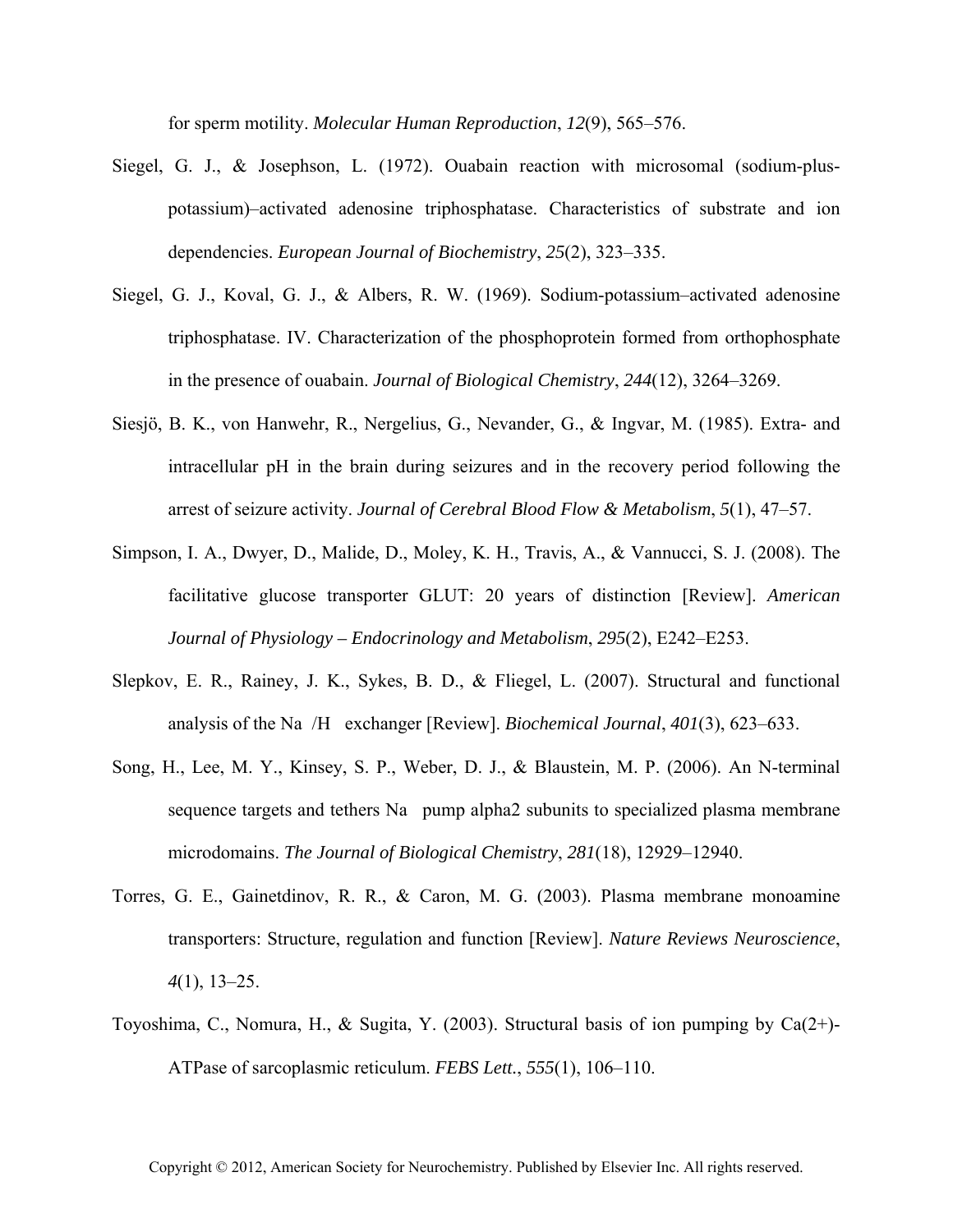- Ueno, M. (2009). Mechanisms of the penetration of blood-borne substances into the brain. *Current Neuropharmacology*, *7*(2), 142–149.
- Vance, J. E., & Hayashi, H. (2010). Formation and function of apolipoprotein E-containing lipoproteins in the nervous system [Review]. *Biochimica et Biophysica Acta*, *1801*(8), 806–818.
- Vemula, S., Roder, K. E., Yang, T., Bhat, G. J., Thekkumkara, T. J., & Abbruscato, T. J. (2009). A functional role for sodium-dependent glucose transport across the blood–brain barrier during oxygen glucose deprivation. *Journal of Pharmacology and Experimental Therapeutics*, *328*(2), 487–495.
- Wallén-Mackenzie, A., Wootz, H., & Englund, H. (2010). Genetic inactivation of the vesicular glutamate transporter 2 (VGLUT2) in the mouse: What have we learnt about functional glutamatergic neurotransmission [Review]? *Upsala Journal of Medical Sciences*, *115*(1), 11–20.
- Wang, C. I., & Lewis, R. J. (2010). Emerging structure–function relationships defining monoamine NSS transporter substrate and ligand affinity [Review]. *Biochemical Pharmacology*, *79*(8), 1083–1091.
- Wang, G., Kawakami, K., & Gick, G. (2007). Regulation of Na,K-ATPase alpha1 subunit gene transcription in response to low K(): Role of CRE/ATF- and GC box-binding proteins. *Journal of Cellular Physiology*, *213*(1), 167–176.
- Wingerchuk, D. M., Lennon, V. A., Lucchinetti, C. F., Pittock, S. J., & Weinshenker, B. G. (2007). The spectrum of neuromyelitis optica [Review]. *Lancet Neurology*, *6*(9), 805– 815.

Woodin, M. A., Ganguly, K., & Poo, M. M. (2003). Coincident pre- and postsynaptic activity